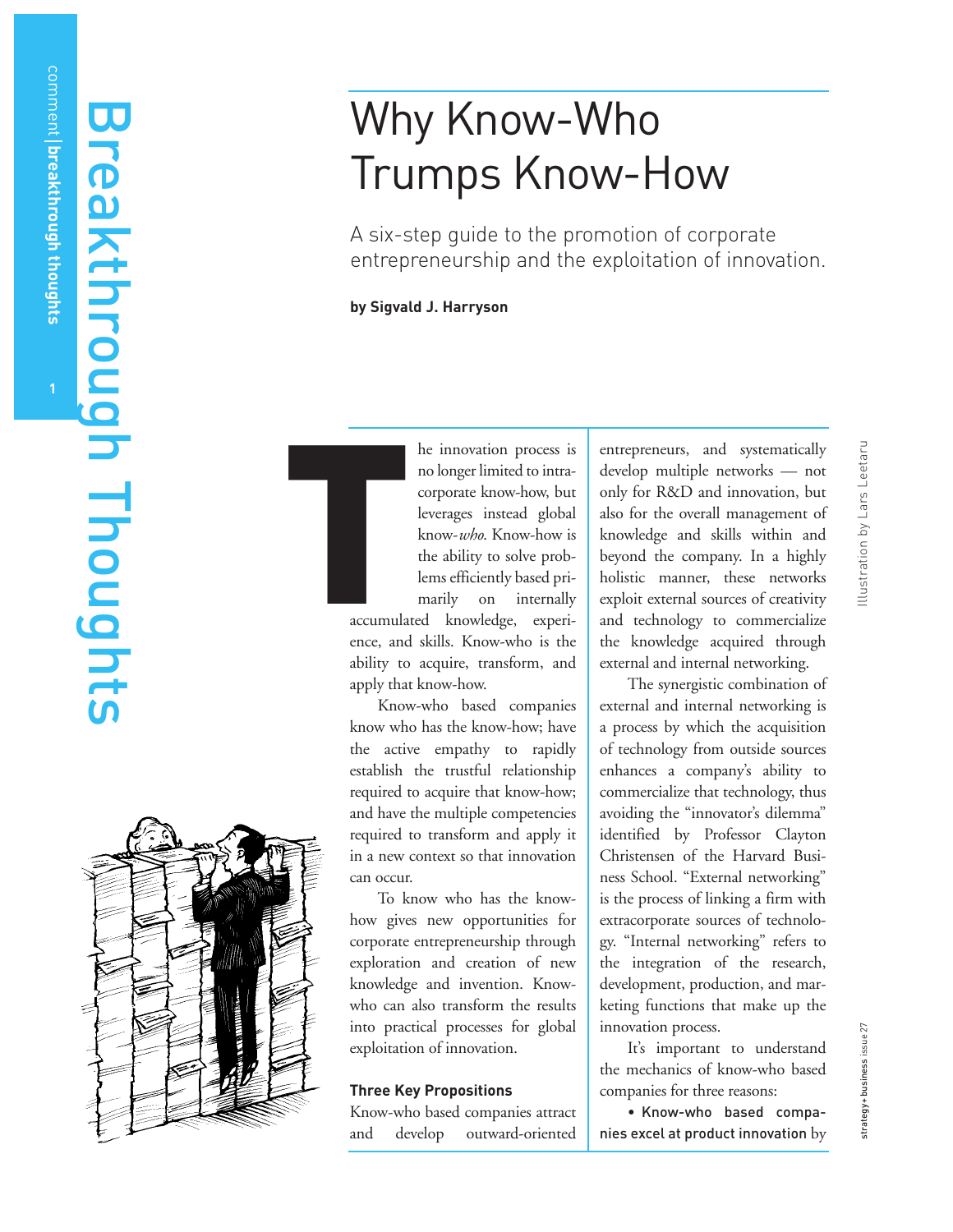deliberately eschewing the reliance on internal technology development that is still characteristic of many firms, and instead focusing on identification, acquisition, and transformation of know-how, which is primarily tacit knowledge.

• Knowing what we know is less powerful than knowing who knows what. A next-generation knowledge and information (K&I) management structure needs to more purposefully address tacit knowledge, rather than deal primarily with explicit knowledge and databases. More often than not, the tacit dimension — deeply rooted in people's heads, but hard to codify has the bigger business impact when managed correctly.

• External sourcing of technologies and skills energizes and creates powerful synergies in know-who based companies, networking tacit knowledge into innovation. It does not have to result in a hollowing out of internal research and development capabilities.

### **Measurement Myopia**

A central challenge in moving from know-how to know-who is to break away from the performance measurement myopia that causes excessive compartmentalization and intracorporate competition.

Paradoxical as it may seem, many companies' efforts over the past decade to compartmentalize and maximize performance of strictly controlled individual units have resulted in sums smaller than the whole. Instead of being allowed the flexibility of moving in new directions, compartmentalized units have been isolated in a kind of decentralized bureaucracy that kills most networking capabilities and hits the brakes on most innovation activities.

Large companies must recognize the paradoxical organizational needs for exploration and exploitation. Instead of boxing themselves into decentralized bureaucracies, companies need to build up networking capabilities to combine and interlink small, organic creative networks, while exploiting the results through rapid transfer and transformation into process networks. As explained in more detail in the *s+b* article "The Organization vs. the Strategy: Solving the Alignment Paradox" (by Jeffrey W. Bennett, Thomas E. Pernsteiner, Paul F. Kocourek, and Steven B. Hedlund, Fourth Quarter 2000), this requires a good balance between adaptability and alignment in the organization.

External networking is good for business results, and a number of companies — including ABB, Canon, Ericsson, Hewlett-Packard, IBM, Philips, Sony, and Texas Instruments — are moving forcefully in this direction. Still, many companies are far from this level of excellence. Their inability to make effective use of an ever-increasing sea of knowledge prevents necessary self-renewal from taking place, and management may not discover that the company's products (or even its business model) are outdated until it is too late for corrective action.

Extracorporate networking can also free R&D personnel to focus more intensively on the requirements and tasks of successful product innovation. Gunnar Brock, former president and CEO of Tetra Pak Group, captures this well when he talks about overcoming critical barriers to innovation: "We need to foster a culture that does not expect everything to be developed inhouse, and we must focus more efforts on integrating the knowledge

#### **Sigvald J. Harryson**

(harryson\_sigvald@bah.com) is a principal in Booz Allen Hamilton's Zurich office who focuses on growth through innovation and new business creation. He has implemented knowledge networks and extended enterprise models in numerous companies. Prior to becoming a consultant in 1994, Mr. Harryson worked as a development engineer at a leading global packaging company.

This article is adapted from the forthcoming edition of *Managing Know-Who Based Companies: A Multinetworked Approach to Knowledge and Innovation Management*, by Sigvald J. Harryson (Edward Elgar Publishing Inc., 2002).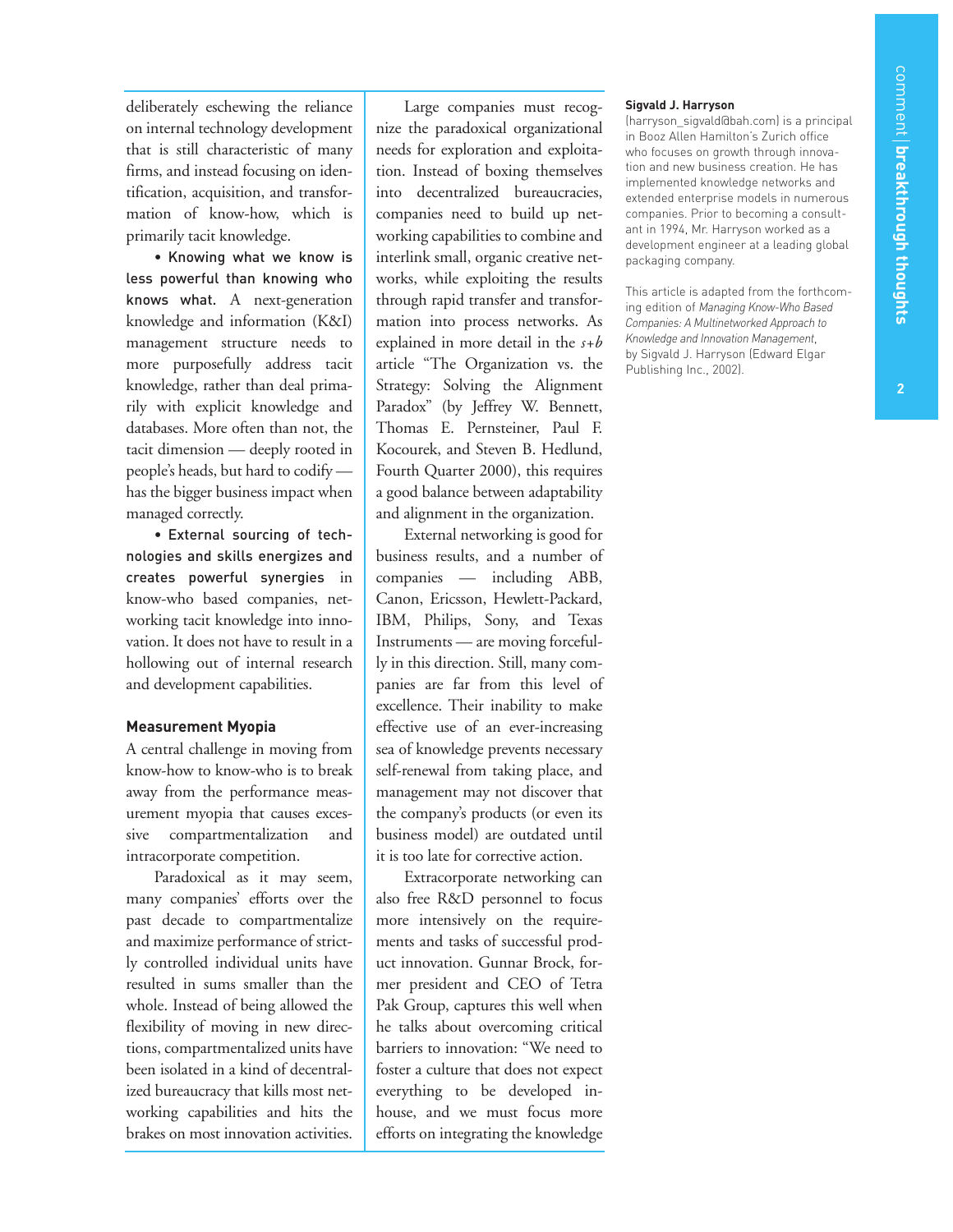of others. Moreover, we should rotate our engineers out of R&D so that they better understand the needs of our customers instead of becoming too myopic in their own specialized fields."

### **Six Managerial Principles**

Six fundamental managerial principles are required to implement know-who based management: open sharing and global diffusion of know-how; holistic and long-termoriented performance measurement; the courage to perform creative destruction; multiple competencies and redundancy for cross-functional learning; the leveraging of extracorporate creativity and human knowhow channels; and respect for the

choose to pursue it, global know*who* ultimately will become more important to corporate success than specialized know-*how*.

1. Open Sharing and Global Diffusion of Know-How. Corporate infrastructures must resonate with the open sharing of ideas, technologies, and human resources, both within and between business units. At the Sony Corporation, promotion criteria explicitly include the sharing of mistakes, which helps secure open communication and sharing of know-how. In 1993, Sony's Akio Morita explained, "You can only be promoted to manager if you are known for a success and for a failure that you have committed so everybody can learn from it instead

# Corporate infrastructures must resonate with the open sharing of ideas, technologies, and human resources.

primacy of customer needs and manufacturability in R&D.

Companies that have the courage to adapt these principles and develop a staff profile with multiple competencies will achieve a new dimension of innovation management. A new breed of outwardoriented engineers with an equally developed understanding of research, development, production, and marketing will secure seamless knowledge transfer throughout the innovation process. A skillfully managed shift from internal knowhow to global know-who can actually tear down most organizational barriers that otherwise prevent great inventions from turning into breakthrough innovations. For those who

of possibly repeating the same mistake again that caused the failure."

Many know-how based companies are not even close to fulfilling this principle. A senior manager in a strongly compartmentalized multinational told me, "We have never learned to cooperate within this company. Instead, we build gardens of our own, and keep the knowledge in our own drawers." In a very different, yet also quite knowledgebased business, an R&D manager, responsible for one of the four business areas, observed, "I would rather throw all my R&D results out the window than share them with my colleagues in the other business areas. I would not allow them to borrow any of my people either."

The compartmentalized culture of isolation is particularly common in strong companies that allow or even support — internal competition. Not only do such companies have strong cultural barriers between their isolated and deeply specialized functions, but individual performance is more valued than groupwide innovation. The narrow specialization and performance scope of each individual makes it difficult to turn creative ideas into product innovations responding to global market needs.

2. Holistic and Long-Term-Oriented Performance Measurement. For open sharing and collective learning to take place, incentive and performance measurement systems must consider holistic results and reward collective achievements instead of individual performance. Only then will the corporate-wide forums of interaction bring the intended benefits: Individual knowhow will be continually enriched and applied throughout the company instead of remaining isolated in competing business units.

Many global companies have launched programs to enhance worldwide sharing of best practices. So far, only a few companies recognize that for each best practice identified, pairs of givers and takers have to be explicitly assigned. Perhaps most important of all, the "knowledge taker" must receive at least as much positive recognition in the corporation as the giver does.

The Balanced Scorecard (BSC) is often proposed as the perfect solution to all problems. Mapping and translating important strategic objectives into individual goals and putting these on a scorecard for clarity and follow-up certainly has some merit, but the BSC needs to be both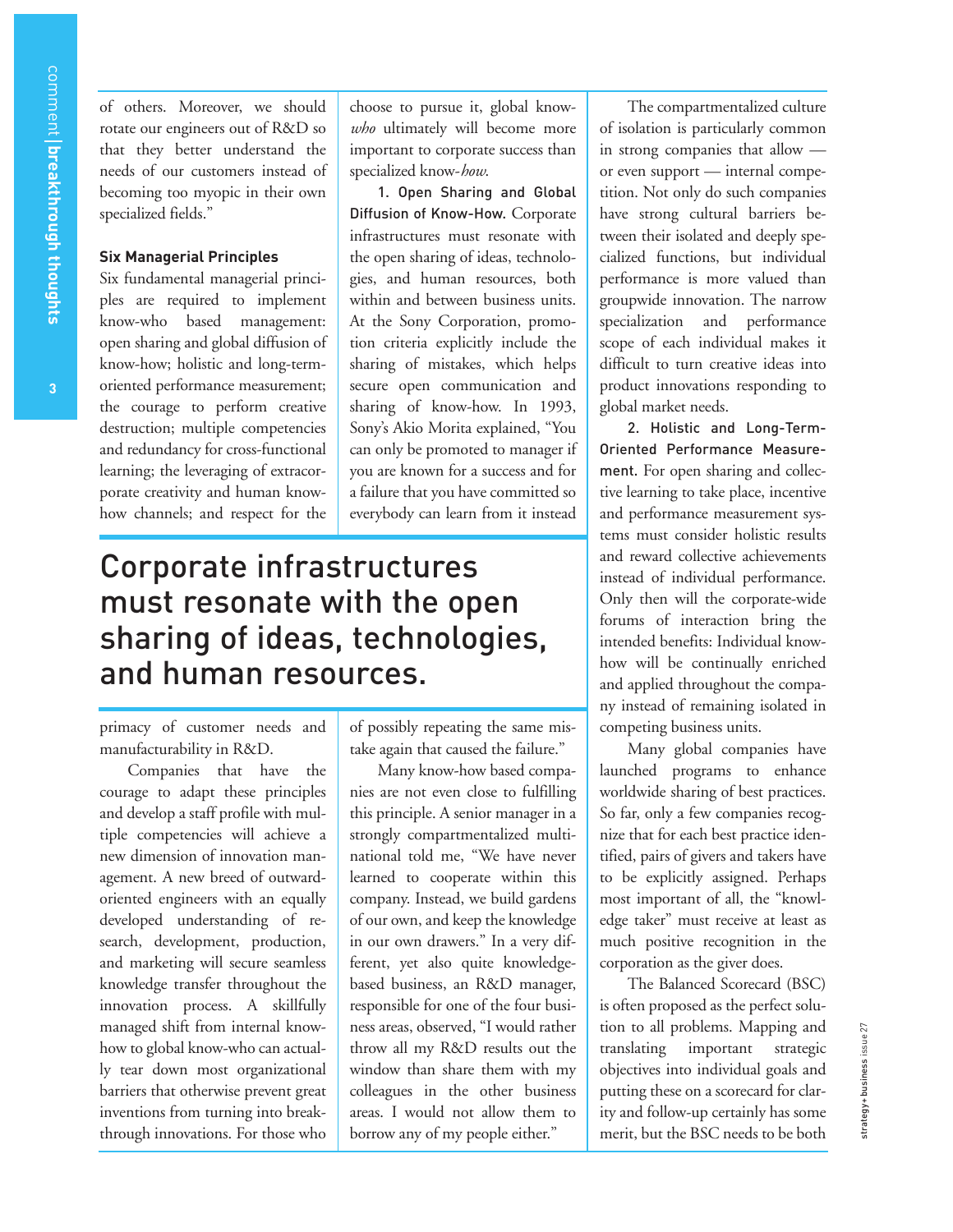well balanced between short-term and long-term objectives and intelligently applied to drive desired behaviors like knowledge sharing and entrepreneurship.

At Canon Inc., the BSC has been replaced by vision-driven holistic evaluation. The Corporate Strategy and Development Headquarters formulates corporate visions and ensures that business groups set goals in accordance with these visions. This headquarters also plays a key role in the evaluation of business group leaders and project leaders. The key evaluation criterion is the extent to which achieved goals correspond to the visions, not individual P&L results.

3. The Courage to Perform Creative Destruction. Lewis Platt, the former chairman and CEO of Hewlett-Packard Company, once said, "We have to be willing to cannibalize what we're doing today in order to ensure our leadership in the future. It's counter to human nature, but you have to kill your business while it is still working." It's the kind of creative destruction the economist Joseph A. Schumpeter described in 1951 as "dynamic disequilibrium" — a process that promotes creativity for further innovation. Creative destruction is an explicit business strategy of companies like Sony, Canon, and HP.

"Only the paranoid survive" is a key mantra at the Intel Corporation — another creative company with the courage to make its own products obsolete before others do so. Developing an entirely new product that competes with and kills other products offered by the same company is a difficult task that usually meets a lot of internal resistance, especially when there is no holistic performance measurement.

A senior project manager in a Western IT company says, "We need more entrepreneurial bosses who dare to take risks and expand the horizon." Similarly, a large number of middle managers in a large company complain, "No one in our global leadership team dares to back up a new concept until it is a proven success in the marketplace. This lack of courage and risk taking kills a lot of entrepreneurship." Clearly, entrepreneurship takes both visionary and challenging leadership, with a top management that actively shows interest and willingness to take calculated risk.

Excessive criticism of failure can also build strong barriers against entrepreneurship. A human resources director at a large insurance company blames top management for his company's lack of innovativeness: "The most critical problem of our company is that nobody was ever punished for a decision he did not make. In contrast, when someone actually makes a decision that turns out to be [a bad one], we take an unhealthy pleasure in punishing the poor guy. How can you expect anybody to be innovative and willing to take risks in such a culture?"

Conservative and anti-entrepreneurial managers often are lulled by their company's past success and are misguided by the lessons drawn from this success. Entrepreneurs who have the courage to let go of the old have better possibilities to catch Schumpeter's waves of dynamic disequilibrium and discover new oceans.

4. Multiple Competencies and Redundancy for Cross-Functional Learning. Excessive employee specialization and corporate fragmentation prevent both cross-functional learning and technology transfer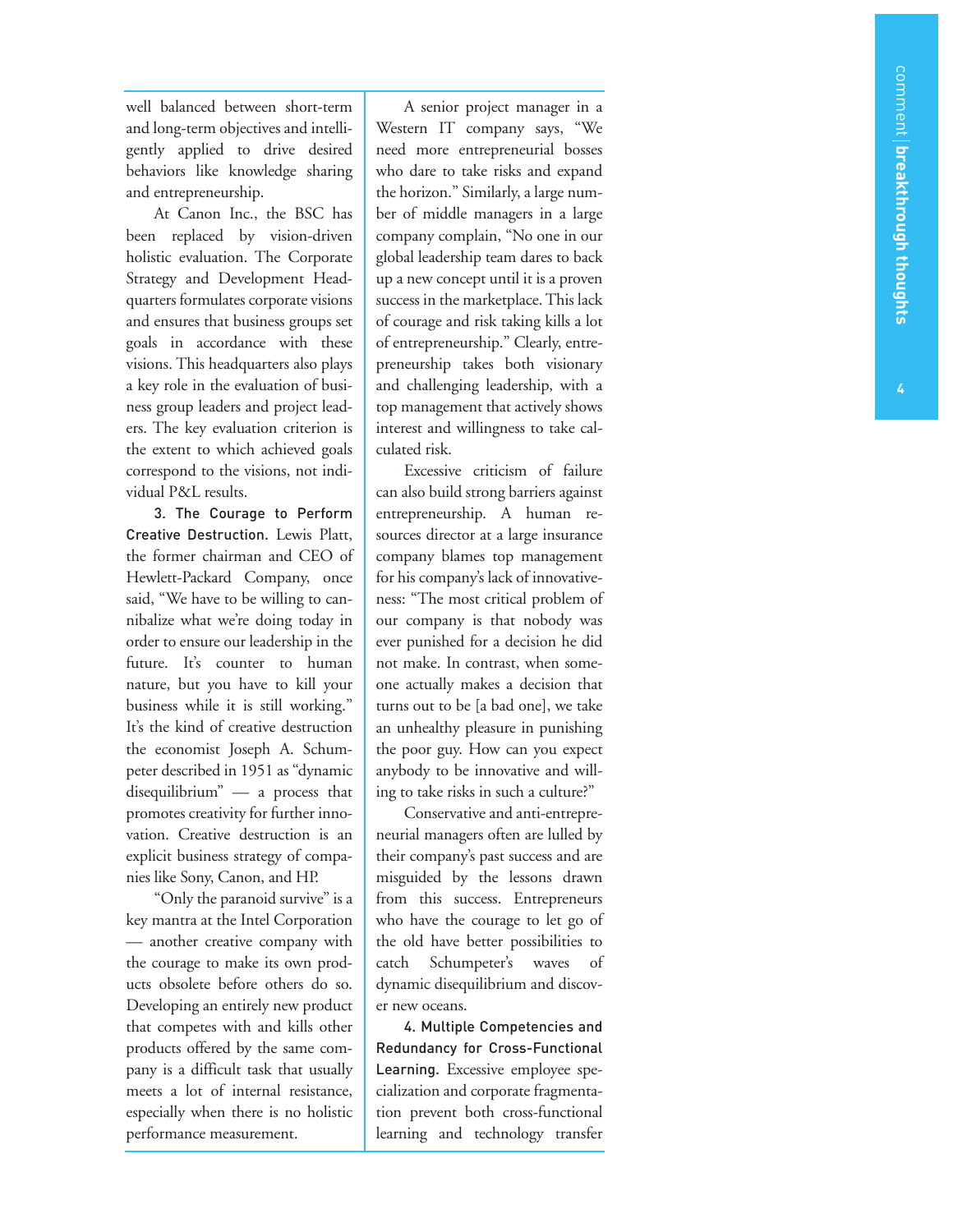from taking place in a large number of companies. The lack of knowledge of where to find the relevant knowledge and technologies is a frequent cause of long lead times and expensive projects.

A division manager of a global telecommunications company observes, "There is good knowhow around in our company, but very few people know where to get it. Our engineers only see their own limited parts without considering the whole." Two directors at a strongly compartmentalized company agree that, "Our company is like a Harrods department store without a directory — all you need is there, but you don't know where….Due to time restraints and lacking knowledge about where all experts are, we only use those sitting in the same office."

The best way to get around this knowledge isolation is to rotate people across functions and divisions. One common barrier to imple-

make sure that all knowledge is available everywhere through human know-who networks. Markus Bayegan, the chief technology officer of the ABB Group, drives multiple competencies all the way up to the department managers of the corporate labs: "We are constantly striving for a leaner and more flexible R&D organization so that we can get more results out of every dollar spent," he says. "The idea is that even department managers will be involved in R&D work and as little as possible in administrative tasks. This will give them a broader and more practice-oriented competence base."

5. The Leveraging of Extracorporate Creativity and Human Know-How Channels. Many knowhow based companies are reluctant to rely on external sources of technology. The head of development of a large global automotive company gives two reasons his company does not yet leverage alliances with part-

# Know-who based companies continually disperse their global knowledge across functions, divisions, and geographic units.

menting multiple competencies and metaknowledge is that a transfer from one function to another is often perceived as a sign of individual failure. Instead of thinking of the value a person brings in from another function, we tend to think that this person must have failed in the old function.

Know-who based companies continually disperse their global knowledge base across functions, divisions, and geographic units to

ners or suppliers to a sufficient degree: "First of all, we think that we are far better than they are, and secondly, [we worry] that external suppliers may steal our innovations. This 'we-are-the-best' mentality unfortunately works very much against any type of innovation alliances or the acquisition of external innovation."

Arie de Geus argues convincingly that a company's success depends "more on the ability of its people to learn together and produce new ideas" than on its ability to raise capital. (See "The Thought Leader Interview: Arie de Geus," by Randall Rothenberg, *s+b*, Second Quarter 2001.) The former finance director of Royal Dutch/Shell Group of Companies and the author of *The Living Company* (Harvard Business School Press, 1997), Mr. de Geus clearly puts human interaction at the core of business performance: "I see more and more people from conventional business recognizing that the new business reality is a human-centered one," he says. "They see that their critical competitive success factor is producing more talented output than their competitors; and they recognize that they can only accomplish this by getting people to learn and to work together better, rather than to simply work more efficiently, as with machines."

6. Respect for the Primacy of Customer Needs and Manufacturability in R&D. Companies that commit to a high degree of rotation and transfer of researchers and engineers can be successful not so much because of individual motivation, but because of their commitment to a corporate-wide uniform rotational training program. This helps ensure that all researchers understand the importance of adding value to the company by sharing their R&D achievements openly and by bringing them directly to the manufacturing floor — a place of true value creation that is known and respected by the entire organization. This also helps researchers consider the value chain as a whole.

Weakness arises from a lack of market orientation on the part of R&D. A marketing section leader from a European company tried to